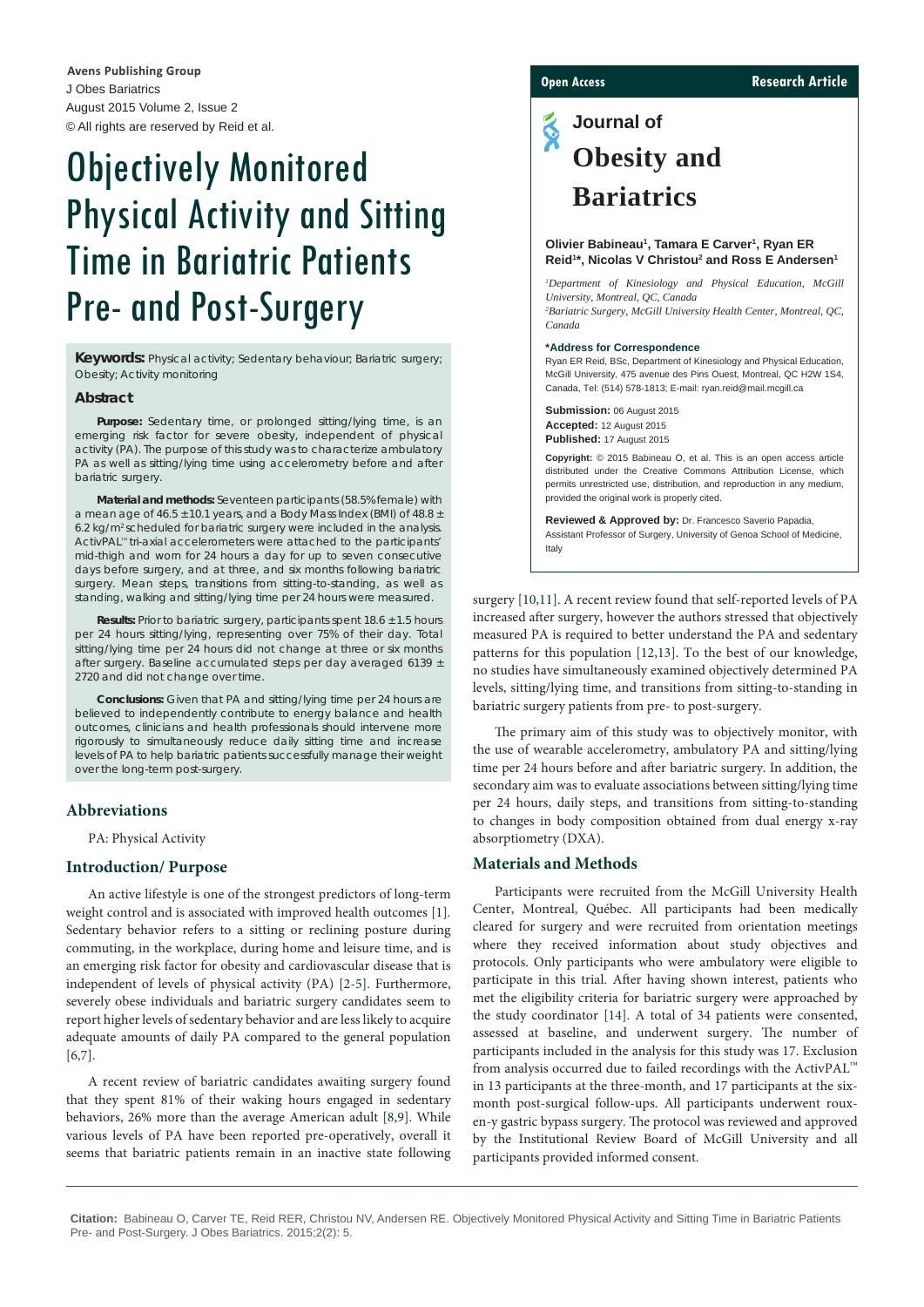#### ISSN: 2377-9284

Height and weight were measured using a wall-mounted stadiometer and a bariatric scale (SECA™ Medical Scales and Measuring Devices, U.S.) respectively. Body composition was assessed using the Lunar iDXA™ (GE Healthcare™, USA) whole body composition scanner previously described [\[15](#page-4-5)].

Objective assessment of PA and sitting/lying time was obtained using a wearable tri-axial accelerometer known as the ActivPAL™ (PAL Technologies Ltd., Glasgow, UK). This device detects limb position using an inclinometer that samples at 10 Hz and provides output in 15 second epochs. This unobtrusive activity monitor has been validated and is reliable to evaluate steps/day (a strong indicator of physical activity and successful long-term weight loss [[1\]](#page-3-0)), time spent in sitting/lying behaviors (an emerging risk factor for obesity and cardiovascular disease that is independent of levels of PA [[2](#page-3-1)[-5\]](#page-3-2)), sit-to-stand transitions (a marker of bouts of sedentary time [[16](#page-4-6)]), standing, and walking time [\[17,](#page-4-7)[18](#page-4-8)]. During the initial baseline visit, the ActivPAL™ was placed inside a finger cot and affixed on the participant's mid-thigh using a Tegaderm™ adhesive patch. Participants were asked to remove the unit only upon bathing or undertaking any other prolonged underwater-related activity. Following the seven-day wear period, the unit was returned by mail and the participants' data uploaded through ActivPAL™ v6.3.4 software. A valid wear period was defined as a minimum of three days with at least one weekend-day. The height, weight, body composition, and ActivPAL™ measures were assessed again at three, and six months after surgery. All accelerometer measures were examined for both weekdays and weekends for both evenings (6:00 PM to 12:00 AM, commonly an adult's weekday leisure time), and the total 24 hours/ day. For this analysis, sitting/lying time per 24 hours was used instead of daily sedentary time as sleeping logs were not used during the initial data collection period. Without a self-monitored sleep log, the ActivPAL™ is not capable of distinguishing between daily sedentary time and total sitting/lying time (PAL Technologies Ltd., Glasgow, UK).

Longitudinal changes in sitting/lying time per 24 hours, steps/day and sit-to-stand transitions were examined using a repeated measure analysis of covariance (ANCOVA), with adjusted means reported controlling for age and seasons. Relationships between variables of interest were assessed using Pearson's correlation coefficient. Alpha was set at  $p < 0.05$  and all analyses were conducted using IBM™ SPSS version 20. In order to identify a clinically meaningful change in sitting/lying time per 24 hours and PA, a modest Effect Size of 0.6 was used, alpha was set at 0.05, and β at 0.80 using a repeated measures design with three assessment points [[19](#page-4-9)]. Along with previous findings, we estimated that with 17 participants, a clinically meaningful reduction in sitting/lying time per 24 hours of 1 hour/ day, and increases of 1600 steps/day with 10 sit-to-stand transitions would be required**.**

### **Results**

Seventeen severely obese individuals (ten female and seven male) with a mean age of  $46.5 \pm 10.1$  years, BMI of  $48.8 \pm 6.2$  kg/m<sup>2</sup>, height of  $168.7 \pm 0.1$  cm, total body weight of  $140 \pm 26.4$  kg, and percent body fat of 50.5 ± 4.8%, were included in the ANCOVA. Weight related measures are presented in [Table 1](#page-1-0) in addition to their changes at month's three and six post-surgery. Weight was reduced significantly

at three-months  $(p < 0.001)$  and continued to decline at six-months  $(p < 0.001)$  after surgery.

Participants wore the ActivPAL™ across all time points on average  $5.2 \pm 0.7$  days, including  $3.3 \pm 0.7$  days during the week and  $1.9 \pm 0.3$  on weekend days. Participants' average sitting/lying time per 24 hours, sit-to-stand transitions, standing time, walking time, and steps/day are presented in [Table 2.](#page-2-0)

As seen in [Table 2](#page-2-0), sitting/lying time per 24 hours demonstrated no change from baseline to three ( $p = 0.969$ ) and six-months ( $p =$ 0.308) post-surgery. Age and season-adjusted total steps/day averaged 6139 ± 2720 and did not change over the six months post-surgery ([Table 2](#page-2-0)). Prior to surgery, 41% of participants accumulated below the inactive lifestyle threshold of < 5000 steps/day, 29% were in the low-active category (5000-7500 steps/day), while 24% were classified as somewhat active (7500-9999 steps/day), and 6% as active ( $\geq 10000$ steps/day) [\[20\]](#page-4-10). Post-surgery, no differences were observed in the step count activity classification categories mentioned above ([Figure 1\)](#page-2-1). At baseline, steps/day during the week and on weekends was similar, averaging  $6213 \pm 2732$  and  $6059 \pm 3189$  steps/day respectively (p = 0.796). This pattern of activity did not change at three-  $(p = 0.237)$ , or six-months ( $p = 0.733$ ) after surgery. In addition, the number of steps accumulated during evening leisure time averaged  $1206 \pm 532$ at baseline, representing 22% of the total daily steps taken, which also did not change following surgery ([Table 2](#page-2-0)).

Participants spent  $18.6 \pm 1.5$  hours per 24 hours in sitting/lying positions, representing over 75% of their day. In addition, sitting/ lying time per 24 hours did not differ between the week and weekend at baseline ( $p = 0.926$ ), three-months ( $p = 0.621$ ), or six-months ( $p = 0.926$ ) 0.449) after surgery respectively. Changes in daily and evening leisure sitting/lying times at baseline, three, and six-months are displayed in [Table 2](#page-2-0).

Transitions accumulated per day did not change over time, as participants before surgery made  $54.8 \pm 19.7$  transitions per day, and at three, and six-months after surgery averaged  $49.1 \pm 14.3$  and  $49.6$ ± 12.6 transitions per day respectively. In addition, no changes in sitto-stand transitions were observed between weekdays or weekends before surgery ( $p = 0.125$ ), at three ( $p = 0.672$ ), or six- ( $p = 0.246$ ) months after surgery.

No relationships were observed between body fat percentage and changes in steps/day or overall sitting/lying time (all r values < 0.20) at either three- or six-months after surgery. While the number of sit-

<span id="page-1-0"></span>**Table 1:** Weight and body composition related variables before and after bariatric surgery.

| <b>Parameter</b>         | <b>Baseline</b>  | Postoperatively   |                               |
|--------------------------|------------------|-------------------|-------------------------------|
|                          |                  | 3 Months          | <b>6 Months</b>               |
| Body Weight (kg)         | $140.0 \pm 26.4$ | $110.0 \pm 24.4*$ | $99.7 \pm 26.1$ <sup>*</sup>  |
| BMI (kg/m <sup>2</sup> ) | $48.8 \pm 6.2$   | $38.4 \pm 6.8^*$  | $34.8 \pm 7.5$ <sup>*</sup>   |
| Percent Body Fat (%)     | $50.5 \pm 4.81$  | $46.4 \pm 6.0^*$  | $41.1 \pm 7.0$ <sup>*</sup> t |
| Weight Loss (kg)         |                  | $30.2 \pm 9.8$    | $40.3 \pm 13.0$               |
| Weight Loss (%)          |                  | $21.6 \pm 6.1$    | $29.1 \pm 8.8$                |

Data presented as mean  $\pm$  SD,  $*$  p<0.05 from baseline,  $\dagger$  p<0.05 from 3 months to 6 months,

‡ n =15, Two patients exceeded weight limit for iDXA at baseline. BMI: Body Mass Index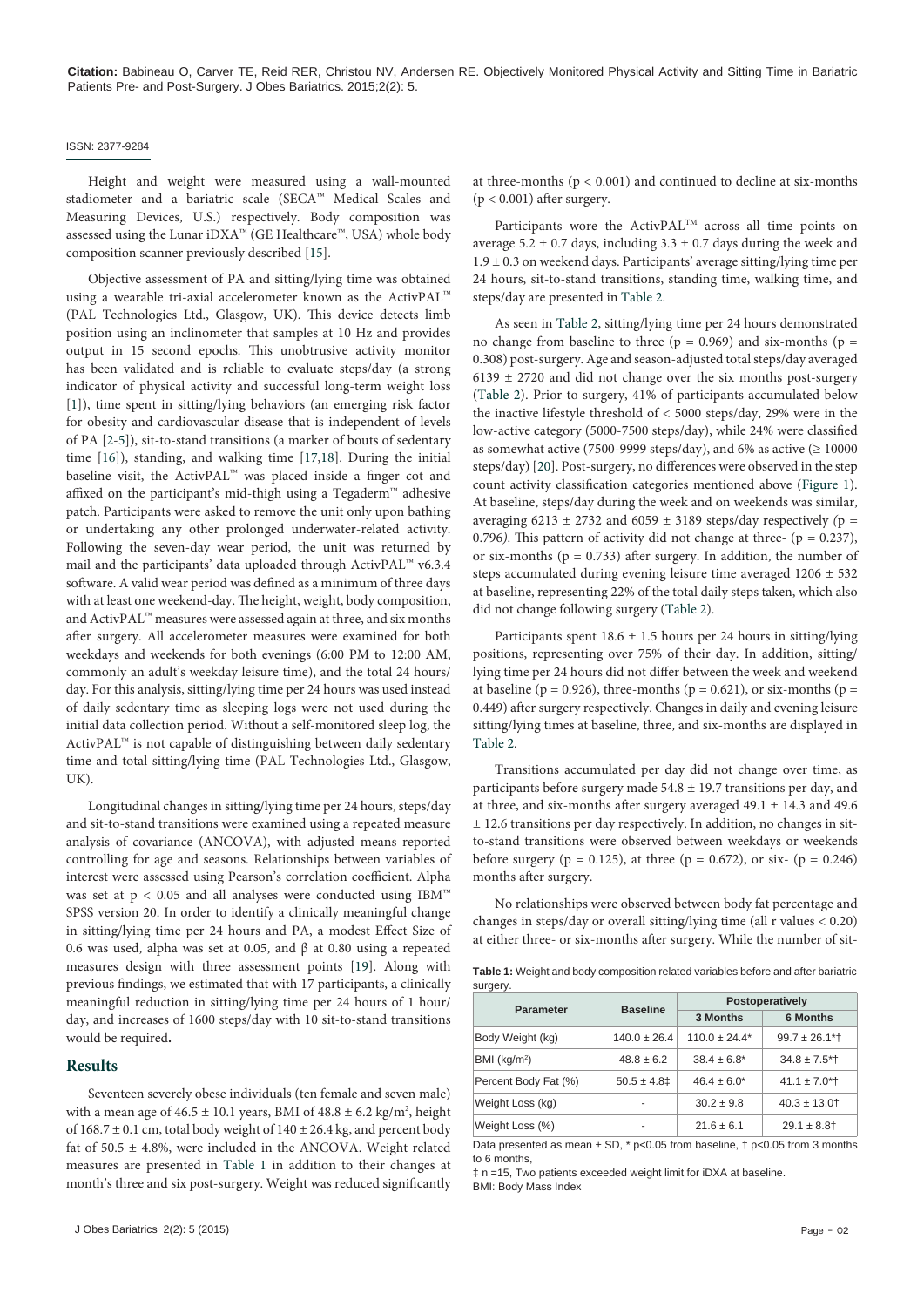#### ISSN: 2377-9284

<span id="page-2-0"></span>**Table 2:** Bariatric surgery patients daily steps and time-spent sitting/lying across time.

| <b>Parameters</b>                      | <b>Baseline</b>   | Postoperatively   |                   |
|----------------------------------------|-------------------|-------------------|-------------------|
|                                        |                   | 3 Months          | <b>6 Months</b>   |
| Sitting/Lying Time (hours/day)+        | $18.6 \pm 1.5$    | $18.3 \pm 1.7$    | $18.1 \pm 1.6$    |
| WeekdaySitting/Lying Time (hours/day)  | $18.5 \pm 1.8$    | $18.3 \pm 1.8$    | $18.2 \pm 1.8$    |
| Week-End Sitting/Lying Time(hours/day) | $18.7 \pm 1.9$    | $18.1 \pm 1.9$    | $17.8 \pm 1.9$    |
| Steps/day†                             | $6139 \pm 2720$   | $6068 \pm 3034$   | $6913 \pm 3073$   |
| Weekday Steps/day                      | $6212 \pm 2732$   | $6303 \pm 3227$   | $6979 \pm 3527$   |
| Week-End Steps/day                     | $6059 \pm 3189$   | $5967 \pm 3277$   | $6739 \pm 3109$   |
| Transitions/day+                       | $54.77 \pm 19.70$ | $49.1 \pm 14.28$  | $49.59 \pm 12.65$ |
| Weekday Transitions/day                | $57.16 \pm 22.28$ | $50.36 \pm 15.29$ | $51.26 \pm 16.57$ |
| Week-End Transitions/day               | $49.76 \pm 18.04$ | $47.46 \pm 17.93$ | $47.32 \pm 10.55$ |
| Walking Time (hours/day) +             | $1.42 \pm .56$    | $1.38 \pm .58$    | $1.54 \pm .57$    |
| Weekday Walking Time (hours/day)       | $1.43 \pm .56$    | $1.43 \pm .63$    | $1.54 \pm .66$    |
| Week-End Walking Time (hours/day)      | $1.43 \pm .68$    | $1.32 \pm .69$    | $1.53 \pm .61$    |
| Standing Time (hours/day) +            | $5.41 \pm 1.51$   | $5.69 \pm 1.66$   | $5.92 \pm 1.62$   |
| Weekday Standing Time (hours/day)      | $5.53 \pm 1.80$   | $5.66 \pm 1.81$   | $5.82 \pm 1.76$   |
| Week-End Standing Time (hours/day)     | $5.28 \pm 1.87$   | $5.94 \pm 1.93$   | $6.16 \pm 1.92$   |

\*Variables are expressed as mean ± S.D., † represent values averaged across all days

<span id="page-2-1"></span>

to-stand transitions per day did not increase after surgery, a negative correlation between the number of transitions per day and body weight was displayed across all time points (baseline:  $r = -0.49$ ;  $p =$ 0.044; three-months post;  $r = -0.51$ ;  $p = 0.038$ ; six-months post;  $r =$  $-0.6$ ;  $p = 0.011$ ).

# **Discussion**

An active lifestyle including structured exercise as well as recreational activities along with active transportation [[21\]](#page-4-11) is associated with long-term weight control among individuals who have lost and successfully maintained great amounts of weight over time [[22](#page-4-12)]. This investigation objectively measured time spent sitting/lying per 24 hours, steps as well as sit-to-stand transitions,

and confirmed that participants were not sufficiently active while awaiting bariatric surgery. Moreover, steps/day, sitting/lying time per 24 hours, and sit-to-stand transitions did not change at the third or even sixth-month following surgery as compared to baseline values, despite dramatic and significant weight loss. Participants who were already overly sedentary and not meeting PA guidelines failed to become more active and reduce sitting/lying time after bariatric surgery. These findings are consistent with other studies examining the PA habits of bariatric patients before surgery where low levels of PA and elevated levels of sedentary behaviors are common [[6](#page-3-3)[,23\]](#page-4-13).

On average, participants did not achieve the active threshold of  $\geq$ 10000 steps/day [[20](#page-4-10)] at any time before or after bariatric surgery ([Table](#page-2-0)  [2](#page-2-0)), which is comparable to the results of 5784 steps/days obtained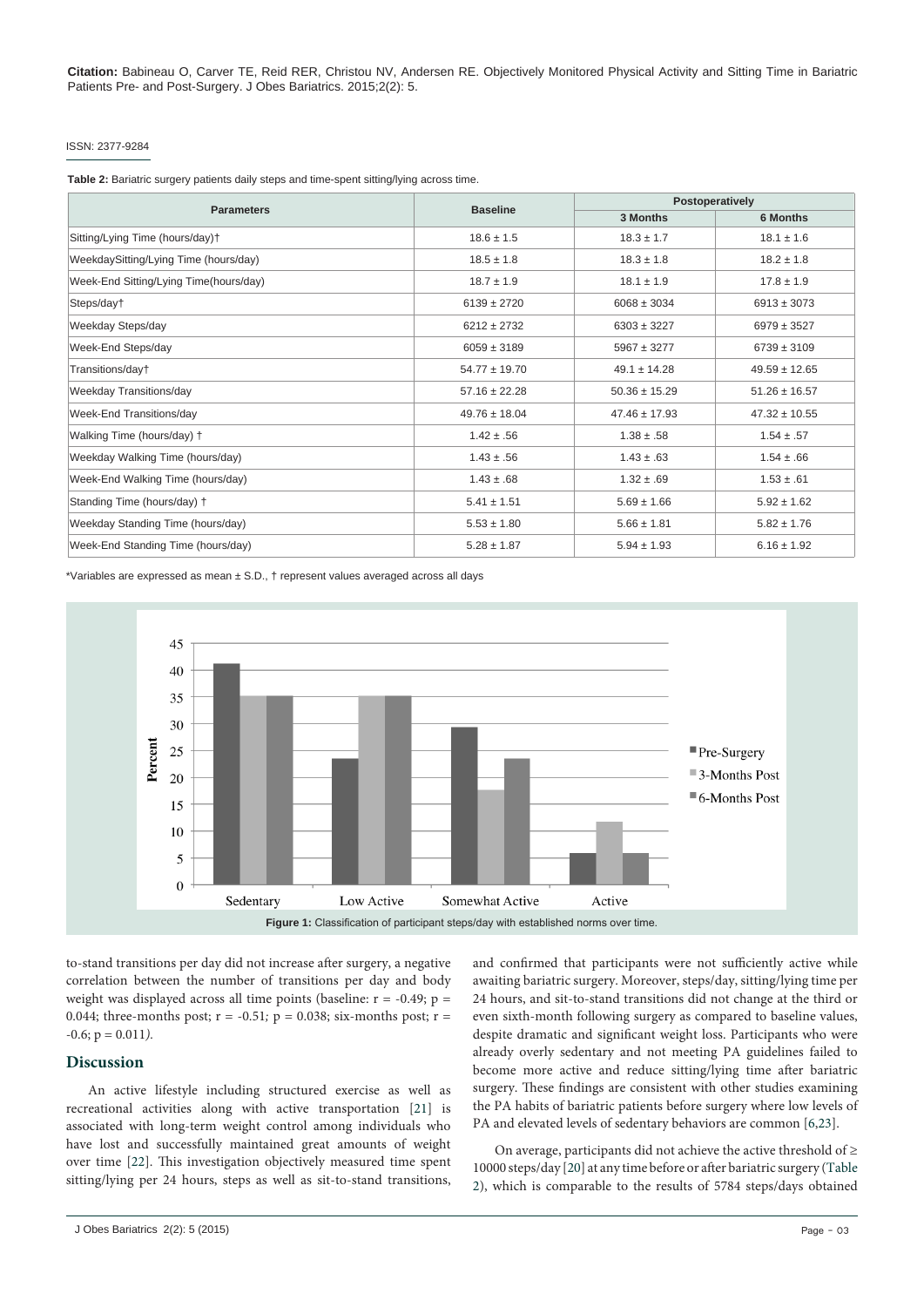#### ISSN: 2377-9284

for obese individuals through the National Health and Nutrition Examination Survey (NHANES) [\[24\]](#page-4-14). Although no participants reached the active threshold of  $\geq 10000$  step/day [[20](#page-4-10)] before surgery, one participant did at month three, and another at month six after surgery, albeit different participants at each time point. This indicates that because no singular participant maintained this recommended level of activity throughout both post-surgical evaluations, that these single active threshold breaks within each assessment period may be more indicative of temporary short-term activity bouts, than the desired change in lifestyle habits required for long-term post-surgery weight loss maintenance. This observation is strengthened by the lack of post-surgical changes in any of the accelerometer derived activity data even when examined for week-days, weekend-days, during the day, and throughout evening leisure time [\(Table 2\)](#page-2-0).

Alarmingly, nearly one quarter of participants failed to exceed even the 5000 steps/day sedentary threshold before and after surgery. Similarly, the Longitudinal Assessment of Bariatric Surgery Study found that before surgery, 41% of patients were somewhat active or active, 34% were low active, and 20% were sedentary [\[10\]](#page-4-0) using Tudor-Locke's step/day activity index [[20\]](#page-4-10). In 2012, King et al. followed up with the aforementioned cohort and found them insufficiently active one-year after surgery [[11](#page-4-1)]. This extreme level of inactivity is associated with multiple health risks including poorer lipid profiles and weight gain [\[2](#page-3-1)-[5\]](#page-3-2).

Interventions to increase PA and reduce sedentary time are needed to convey the connection between lifestyle changes and long-term weight loss maintenance for individuals who undergo this surgical procedure [\[25-](#page-4-15)[27\]](#page-4-16). A recent study by Bond et al. underlined the importance of considering the intention to exercise in individuals who had undergone the surgery six-months prior. Results indicated that few participants intended to be active on most days of the week and nearly all participants had difficulty achieving the intended levels of PA. These findings suggest that the intention to exercise is not sufficient and that future research should involve tailored interventions to promote and reinforce active living through lifestyle and behaviour change [[28\]](#page-4-17). As walking is one of the easiest and safest ways to establish an exercise program for obese individuals [\[8\]](#page-3-5), steps/ day may be the optimal prescription immediately following surgery. However, the intensity, duration and type of PA should be considered throughout the entire lifetime in order to obtain optimal long-term results [[29](#page-4-18)]. Additionally, this study suggests that encouraging severely obese individuals to increase the number of their sit-to-stand transitions may be an important behavior to target through such an intervention. There is evidence that breaking up long periods of sitting time is beneficial for avoiding weight gain independent of total daily sedentary time [[16](#page-4-6)], and therefore should be incorporated as another potential area of reducing overall sedentary behaviour, specifically for long-term weight loss maintenance.

We acknowledge that a small sample size may limit the interpretation of these data. However, this study demonstrated that following standard of care, individuals who have undergone bariatric surgery remained inactive even after a major medical procedure designed to reduce weight and improve mobility. Moreover, strength of our study is that it is one of the first investigations to objectively measure the transitions, walking time, and standing time of individuals

undergoing bariatric surgery. At the time of data collection, sleeping journals were not used which is why all measures of sitting/lying time (i.e., sedentary time) include sleep time. Studies have reported that in this short time following surgery that few to no changes in sleep length and quality occur [[30](#page-4-19)] leaving us confident that the lack of change in sitting/lying time per 24 hours, sit-to-stand transitions and steps/day from pre-to post-surgery describe a lack in behaviour change as a whole. Moreover, analysis of NHANES data show that 36.4% of Americans spend ≤6 hours/ 24 hours sleeping and 56.1% average only 7 to 8 hours/ 24 hours sleeping [\[31\]](#page-4-20). Subtracting even the maximum of 8 hours of sleep from this study's recorded sitting/lying time per 24 hours still identifies that the participants of this study were sitting/lying considerably more than that of the national average of 7.7 waking hours [\[9\]](#page-3-6). However, future investigations should seek to more accurately quantifying sleep time through sleep journals. A relatively equal number of men and women took part in this study.

#### **Conclusions**

In conclusion, individuals who have undergone bariatric surgery receiving standard care did not change their PA or sitting/lying time per 24 hours in the first three and six-months following surgery. Since both PA and sedentary behavior are believed to independently contribute to energy balance and weight control, combined messages to increase activity levels while simultaneously reducing sedentary time may help bariatric surgery patients achieve optimal weight loss maintenance and health outcomes in the long-term. Further research is needed to determine how health professionals can best intervene with this population in order to develop effective strategies that will promote long-term weight loss maintenance among individuals who have undergone bariatric surgery.

## **References**

- <span id="page-3-0"></span>1. [Donnelly JE, Blair SN, Jakicic JM, Manore MM, Rankin JW, et al. \(2009\)](http://www.ncbi.nlm.nih.gov/pubmed/19127177)  [American College of Sports Medicine Position Stand. Appropriate physical](http://www.ncbi.nlm.nih.gov/pubmed/19127177)  [activity intervention strategies for weight loss and prevention of weight regain](http://www.ncbi.nlm.nih.gov/pubmed/19127177)  [for adults. Med Sci Sports Exerc 41: 459-471.](http://www.ncbi.nlm.nih.gov/pubmed/19127177)
- <span id="page-3-1"></span>2. [Katzmarzyk PT, Church TS, Craig CL, Bouchard C \(2009\) Sitting time and](http://www.ncbi.nlm.nih.gov/pubmed/19346988)  [mortality from all causes, cardiovascular disease, and cancer. Med Sci Sports](http://www.ncbi.nlm.nih.gov/pubmed/19346988)  [Exerc 41: 998-1005.](http://www.ncbi.nlm.nih.gov/pubmed/19346988)
- 3. [Owen N, Healy GN, Matthews CE, Dunstan DW \(2010\) Too much sitting: the](http://www.ncbi.nlm.nih.gov/pubmed/20577058)  [population health science of sedentary behavior. Exerc Sport Sci Rev 38:](http://www.ncbi.nlm.nih.gov/pubmed/20577058)  [105-113.](http://www.ncbi.nlm.nih.gov/pubmed/20577058)
- 4. [Ainsworth BE, Haskell WL, Whitt MC, Irwin ML,](http://www.ncbi.nlm.nih.gov/pubmed/10993420) Swartz AM, et al. (2000) [Compendium of physical activities: an update of activity codes and MET](http://www.ncbi.nlm.nih.gov/pubmed/10993420)  [intensities. Med Sci Sports Exerc 32\(9 Suppl\): S498-S504.](http://www.ncbi.nlm.nih.gov/pubmed/10993420)
- <span id="page-3-2"></span>5. [Sedentary Behaviour Research Network \(2012\) Letter to the editor:](http://www.ncbi.nlm.nih.gov/pubmed/22540258)  [standardized use of the terms "sedentary" and "sedentary behaviours". Appl](http://www.ncbi.nlm.nih.gov/pubmed/22540258)  [Physiol Nutr Metab 37: 540-542.](http://www.ncbi.nlm.nih.gov/pubmed/22540258)
- <span id="page-3-3"></span>6. [Bond DS, Thomas JG, Unick JL, Raynor HA, Vithiananthan S, et al. \(2013\)](http://www.ncbi.nlm.nih.gov/pubmed/23265767)  [Self-reported and objectively measured sedentary behavior in bariatric](http://www.ncbi.nlm.nih.gov/pubmed/23265767)  [surgery candidates. Surg Obes Relat Dis 9: 123-128.](http://www.ncbi.nlm.nih.gov/pubmed/23265767)
- <span id="page-3-4"></span>7. [Andersen RE, Jakicic JM \(2009\) Interpreting the physical activity guidelines](http://www.ncbi.nlm.nih.gov/pubmed/19953843)  [for health and weight management. J Phys Act Health 6: 651-656.](http://www.ncbi.nlm.nih.gov/pubmed/19953843)
- <span id="page-3-5"></span>8. [Livhits M, Mercado C, Yermilov I, Parikh JA, Dutson E, et al. \(2010\) Exercise](http://www.ncbi.nlm.nih.gov/pubmed/20180039)  [following bariatric surgery: systematic review. Obes Surg 20: 657-665.](http://www.ncbi.nlm.nih.gov/pubmed/20180039)
- <span id="page-3-6"></span>9. [Matthews CE, Chen KY, Freedson PS, Buchowski MS, Beech BM, et al.](http://www.ncbi.nlm.nih.gov/pubmed/18303006)  [\(2008\) Amount of time spent in sedentary behaviors in the United States,](http://www.ncbi.nlm.nih.gov/pubmed/18303006)  [2003-2004. Am J Epidemiol 167: 875-881.](http://www.ncbi.nlm.nih.gov/pubmed/18303006)